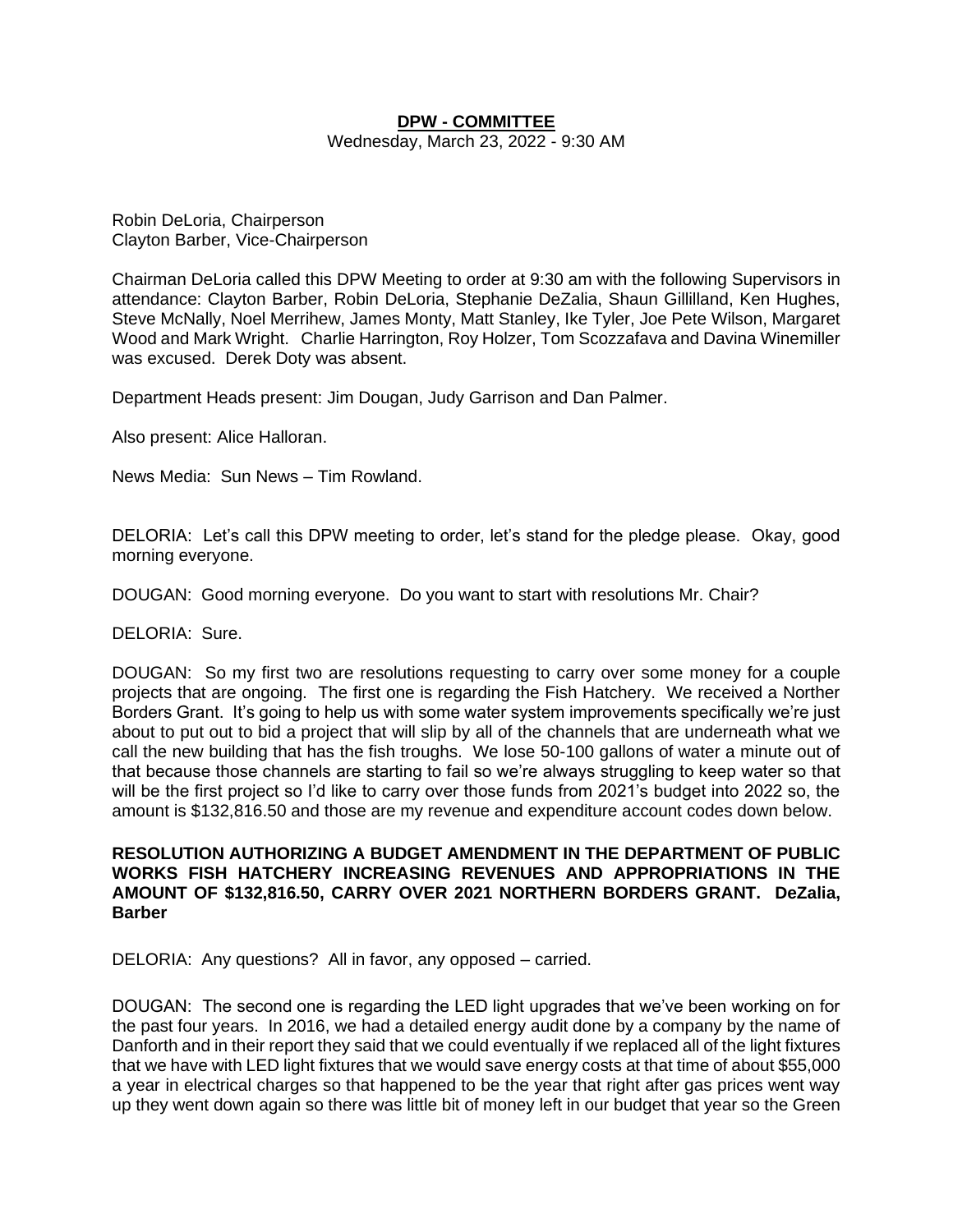Committee that year said, why don't you take that left over gas prices for fuel and oil that was in your budget, set it aside and we'll start replacing the LED light fixtures so we've done about 2/3 of the overall almost 5,000 light fixtures that the buildings here around the main complex and Public Safety Building have and so I just want to continue that project forward so there's \$52,403.63, remaining that I'd like to carry forward.

#### **RESOLUTION AUTHORIZING A BUDGET AMENDMENT IN THE DEPARTMENT OF PUBLIC WORKS BUILDINGS AND GROUNDS INCREASING REVENUES AND APPROPRIATIONS IN THE AMOUNT OF \$52,403.63, CARRY OVER 2021 UPGRADE LIGHT FIXTURES TO LED. Wood, Barber**

DELORIA: Any questions? All in favor, any opposed – carried. Jimmy, Newcomb naturally has its own street lighting district, does the county have anything like that or just the towns do?

PALMER: Just the towns.

DELORIA: Have some of the other towns converted their street light to the LED?

TYLER: We have.

DELORIA: Did you notice a considerable savings?

TYLER: No.

DELORIA: You didn't?

TYLER: No because when I called and complained about it, actually we didn't save hardly anything they said, well, the price of electricity went up.

DELORIA: Well, that could be but I can tell you this in Newcomb because not only did we leased these lights from NYSEG at \$7.20 a piece –

TYLER: We're with National Grid so maybe that why.

DELORIA: Whatever it could be but we were through NYSEG literally we saved, \$15,000 a year, we have 189 street lights in town and we converted to the LED.

TYLER: Well, I will switch with you.

DELORIA: Just come on down, I'll buy you dinner at the lodge.

MONTY: We even went through the NYSEG program where they have an incentive to do it so we saved additional monies, not only on our street lights but through that incentive and they picked up a portion of the costs.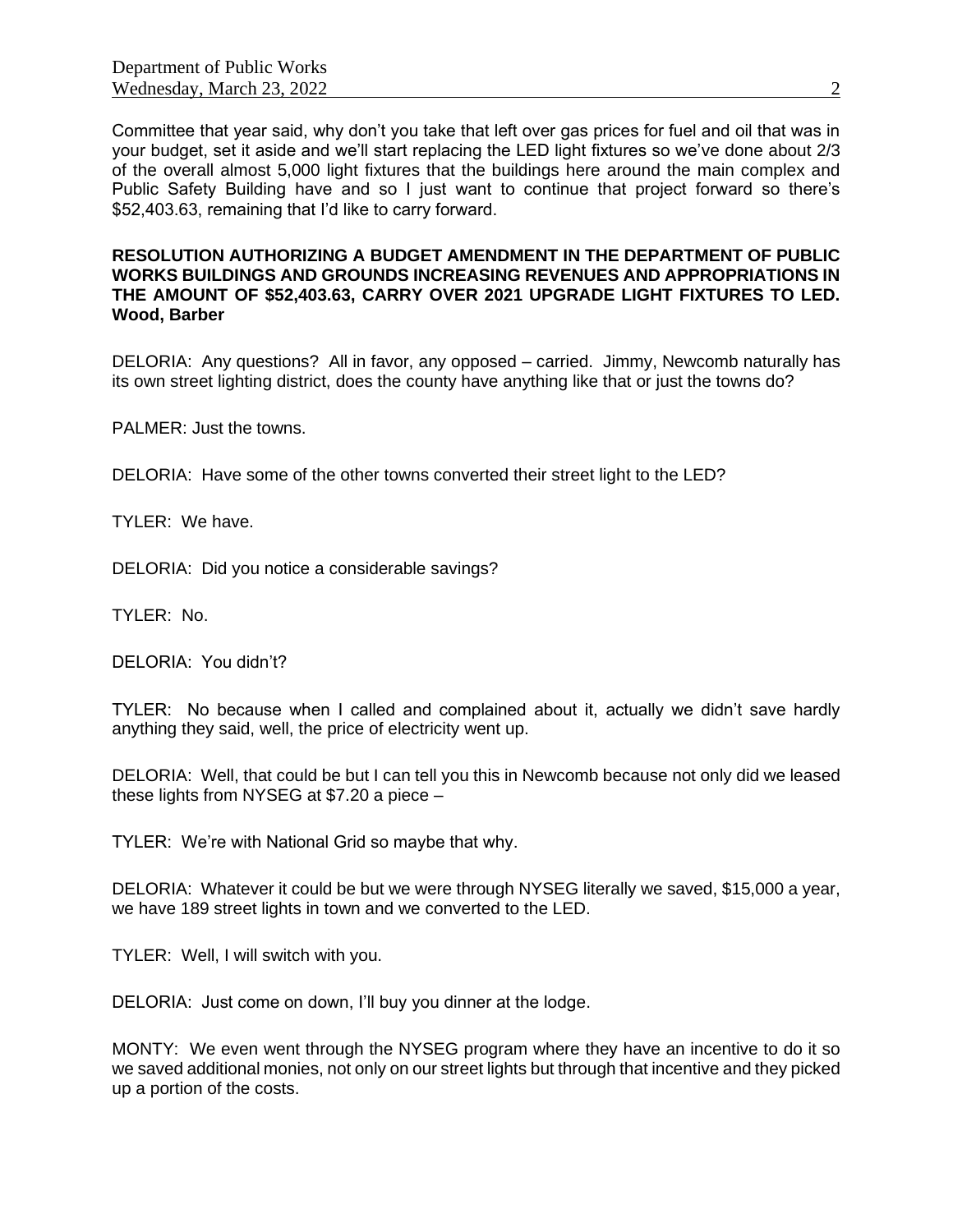TYLER: National Grid did the same thing they gave us, we spent \$10,000, they gave us \$9,000 but we had a big increase in our bill. Our bill for street lighting was like \$19,000 a year and like \$18,000 something this year.

DELORIA: Yes, it was ridiculous but again, we have 189 street lights in the town that is three miles long. We cut down on the ambient light too by the way you can actually, oh, there are stars up there in the heavens.

MONTY: One-hundred and eighty-nine lights, three miles?

DELORIA: Hey, listen, I did the audit I counted them myself.

MONTY: Do people in Newcomb have to run their lights in their homes at night? *(laughter)*

DELORIA: No, that why we have them. Porch lights are optional. Okay all in favor or resolution #2, any opposed – carried.

DOUGAN: Number three is authorizing the purchasing agent to award a purchase order to Adirondack Auto in the amount of \$82,000 for two, pickup trucks. One of those pickup trucks is in this year's budget, one was last year's budget. It was bid and it was bid with fleet pricing and then with the shutdown Dodge pulled all those so even the prices that you're seeing right now aren't' really fleet pricing. Dan can probably describe that even better than I can and how it's effecting all the departments in the county so, we had budgeted \$35,000 for each of these two vehicles so it is over budget. I will have to, I have another piece of equipment on order throughout the year right now I prioritize things so we, Dan and I will work together and see how we deal with my lowest priority vehicle towards the end of the year. So, that's the first one and the next two resolutions are kind of the same situation.

**RESOLUTION AUTHORIZING THE PURCHASING AGENT TO AWARD A PURCHASE ORDER TO ADIRONDACK AUTO IN THE AMOUNT OF \$82,000.00, FOR TWO (2) NEW AND UNUSED 2022 RAM 1500 4X4 CREW CAB PICK UP TRUCKS IN THE DEPARTMENT OF PUBLIC WORKS WITH FUNDS TO COME FROM BUDGETED FUNDS AND FURTHER AUTHORIZING THE COUNTY CHAIRMAN OR COUNTY MANAGER TO EXECUTE SAID PURCHASE ORDER. DeZalia, Wood**

DELORIA: Any questions? All in favor, any opposed – carried.

DOUGAN: Number two is again we will be authorizing the Purchasing Agent to award a purchase order. This time it will be to AirFlo Manufacturing. It's in the amount of \$22,029.00, that a new 18' dump box with a complete tarp system for one of our existing tandem trucks. That price is a little high. The last time we bought a new dump box this size was about three years ago and it was closer to \$15,000 so it's not way out of whack but again, it's from budgeted funds. This one luckily is four to six weeks is when they are scheduled to get it to us.

DELORIA: You guys are going to put it on? Is says here.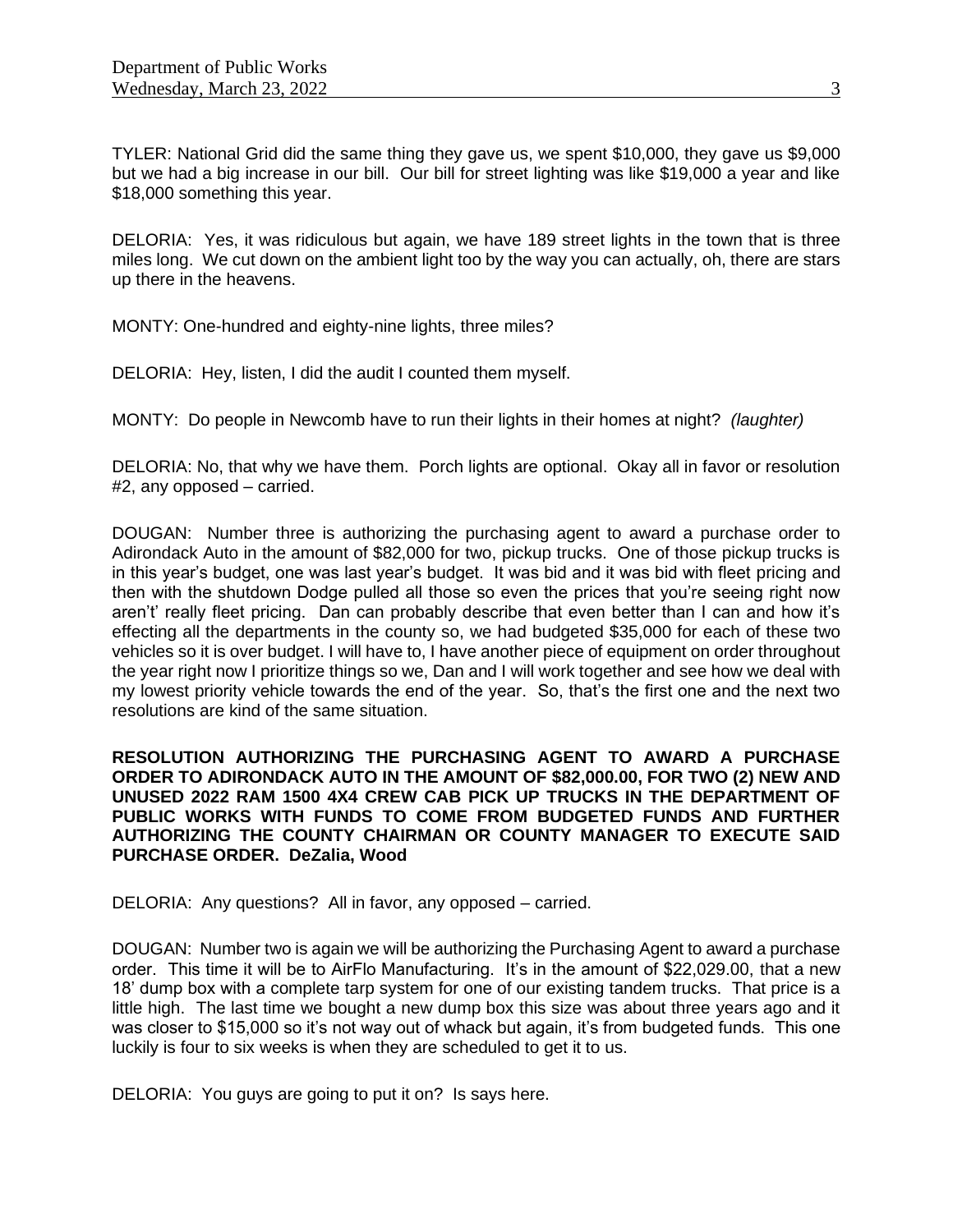DOUGAN: Yes, that is correct we are going to install.

**RESOLUTION AUTHORIZING THE PURCHASING AGENT TO AWARD A PURCHASE ORDER TO AIRFLO MANUFACTURING IN THE AMOUNT OF \$22,029.00, FOR A NEW AND UNUSED 18' STEEL DUMP BODY IN THE DEPARTMENT OF PUBLIC WORKS AND FURTHER AUTHORIZING THE COUNTY CHAIRMAN OR COUNTY MANAGER TO EXECUTE SAID PURCHASE ORDER. Wright, Barber**

DELORIA: Any questions? All in favor, any opposed – carried.

DOUGAN: Number five is regarding our solid waste division. This is one of those big walking floor trailers, 48' foot long that we haul all the solid waste in. this would be authorizing the Purchasing Agent to award a purchase order to MAC Trailer in the amount of \$128,875, notice the delivery, 400-450 days. These have always taken a while they have been more like six months to nine months so a little over a year is a long time. Last year we bought one, it was \$100,000, I put in the budget for this year \$105,000 and you see that this is the price that it come in at but this is that aging equipment at solid waste I basically have to replace one of these trailers a year to keep up with it and I'm expected twenty of them to last, each one of them to basically last twenty years before I fully replace it again.

DELORIA: That's not so bad. Do they make them to order?

DOUGAN: Yes, they do kind of make them to order. They are all aluminum. They also fit our compactors.

**RESOLUTION AUTHORIZING THE PURCHASING AGENT TO AWARD A PURCHASE ORDER TO MAC TRAILER MANUFACTURING IN THE AMOUNT OF \$128,875.00, FOR A NEW AND UNUSED 2023 WALKING FLOOR SOLID WASTE TRAILER IN THE DEPARTMENT OF PUBLIC WORKS, WITH FUNDS TO COME FROM BUDGETED FUNDS AND FURTHER AUTHORIZING THE COUNTY CHAIRMAN OR COUNTY MANAGER TO EXECUTE SAID PURCHASE ORDER. Wright, Wood**

DELORIA: Any questions? All in favor, any opposed – carried.

DOUGAN: Number six and number seven are both New York State DOT getting a little picky on something they've done for years. Number six is regarding Water Street Bridge here in Elizabethtown. Earlier this year we did a resolution for a supplemental agreement bringing in additional funding from both the State and the Feds for that project, when we submit the resolutions for you to review it is always New York State's language that we use for years we've used the same language and it's never included the County Manager as somebody who has executed to sign things but yet, we've always had the County Manager sign things so this document fully signed, executed and down to DOT and they came back and said, this guy doesn't have authority to sign it.

DELORIA: Who does?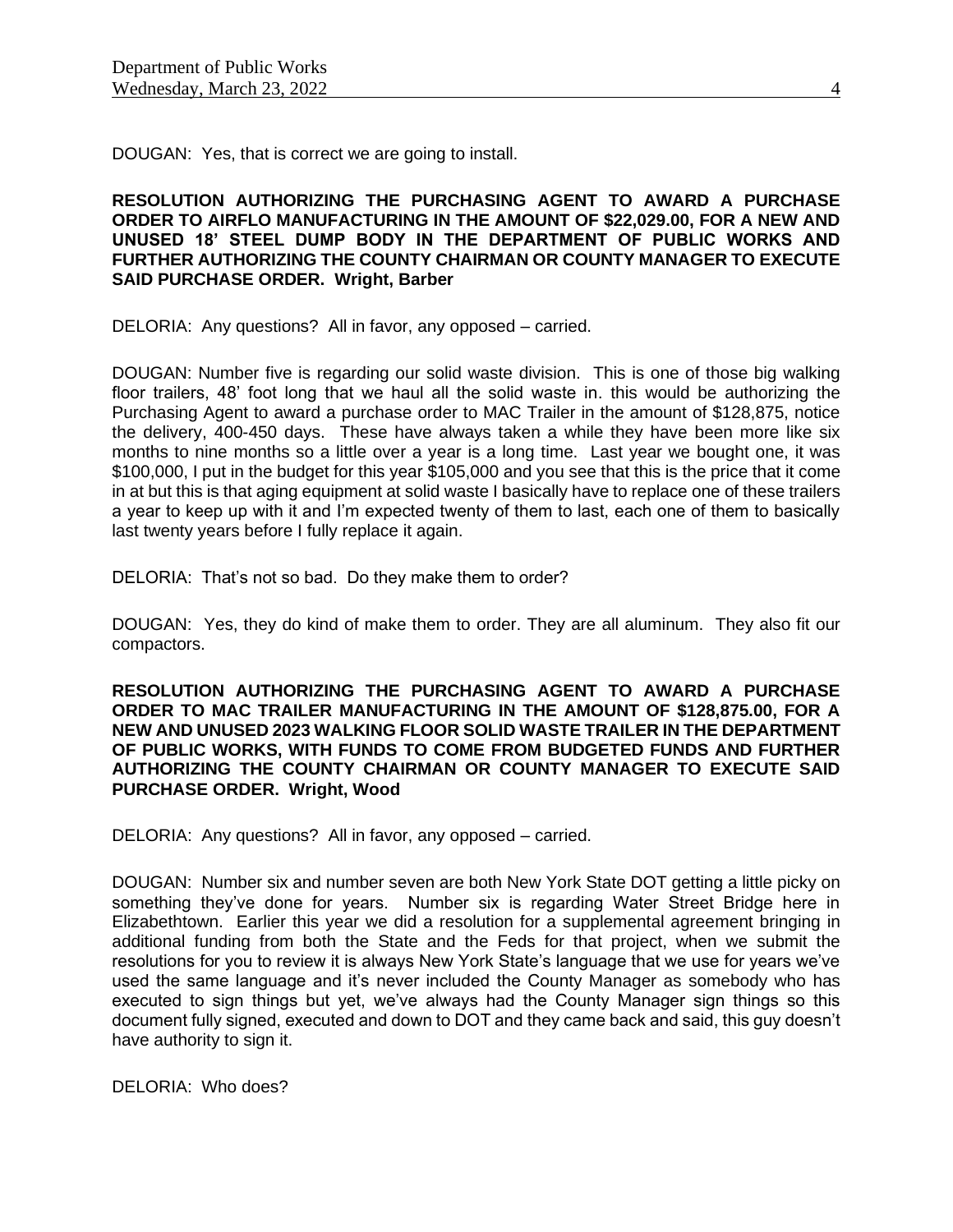DOUGAN: I do. It says I have resolution to sign it and the Chairman has resolution to sign it but I don't have resolution to sign contracts from the board in general that's more about me signing pay applications so this resolution would basically amend resolution #27 of 2022, allowing Mr. Palmer to sign it that way the paperwork DOT already has –

DELORIA: Just Dan or Dan, you and/or Shaun?

PALMER: It's just really Shaun and I, the Chairman of the Board of County Manager.

DOUGAN: But it still leaves me the ability to sign off on pay applications that we submit for reimbursement.

**RESOLUTION AMENDING RESOLUTION #27, OF 2/7/22, FOR THE IMPLEMENTATION AND FUNDING IN THE FIRST INSTANCE, 100% OF THE FEDERAL-AID AND STATE "MARCHISELLI" PROGRAM-AID ELIGIBLE COSTS, OF A TRANSPORTATION FEDERAL-AID PROJECT AND APPROPRIATING FUNDS THEREFORE TO INCLUDE AUTHORITY FOR THE COUNTY MANAGER TO EXECUTE ANY AND ALL NECESSARY AGREEMENTS, CERTIFICATIONS OR REIMBURSEMENT REQUESTS. Wood, Barber**

DELORIA: Any questions? All in favor, any opposed – carried.

DOUGAN: And number seven is the same thing for the Tahawus Road Bridge over Sanford Lake down in Newcomb. That was the master agreement that was actually done in 2021, we were inquiring why we haven't seen any reimbursement yet and that's when they told us well, your document isn't signed properly so this may all have been about holding onto money and not sending it to us, I'm not sure but this is the same thing. It would be amending resolution #48 of 2021 to allow Mr. Palmer to sign things that way we don't have to go through the process of getting those documents back or sending new ones in.

**RESOLUTION AMENDING RESOLUTION #48, OF 3/1/21, FOR THE IMPLEMENTATION AND FUNDING IN THE FIRST INSTANCE, 100% OF THE FEDERAL-AID AND STATE "MARCHISELLI" PROGRAM-AID ELIGIBLE COSTS, OF A TRANSPORTATION FEDERAL-AID PROJECT AND APPROPRIATING FUNDS THEREFORE TO INCLUDE AUTHORITY FOR THE COUNTY MANAGER TO EXECUTE ANY AND ALL NECESSARY AGREEMENTS, CERTIFICATIONS OR REIMBURSEMENT REQUESTS. DeLoria, Barber**

DELORIA: Any questions?

PALMER: Just so you understand that they are taking that position, it's not correct. The county has a local law for the county manager which authorizes me to sign all documents on behalf of the county so you know, you certainly could argue with them, the problem is you have to send the whole contract back, get it redone and start over.

DELORIA: Fix it forward. All in favor, any opposed – carried.

DOUGAN: And the last resolution that I have for today is from our solid waste meeting that we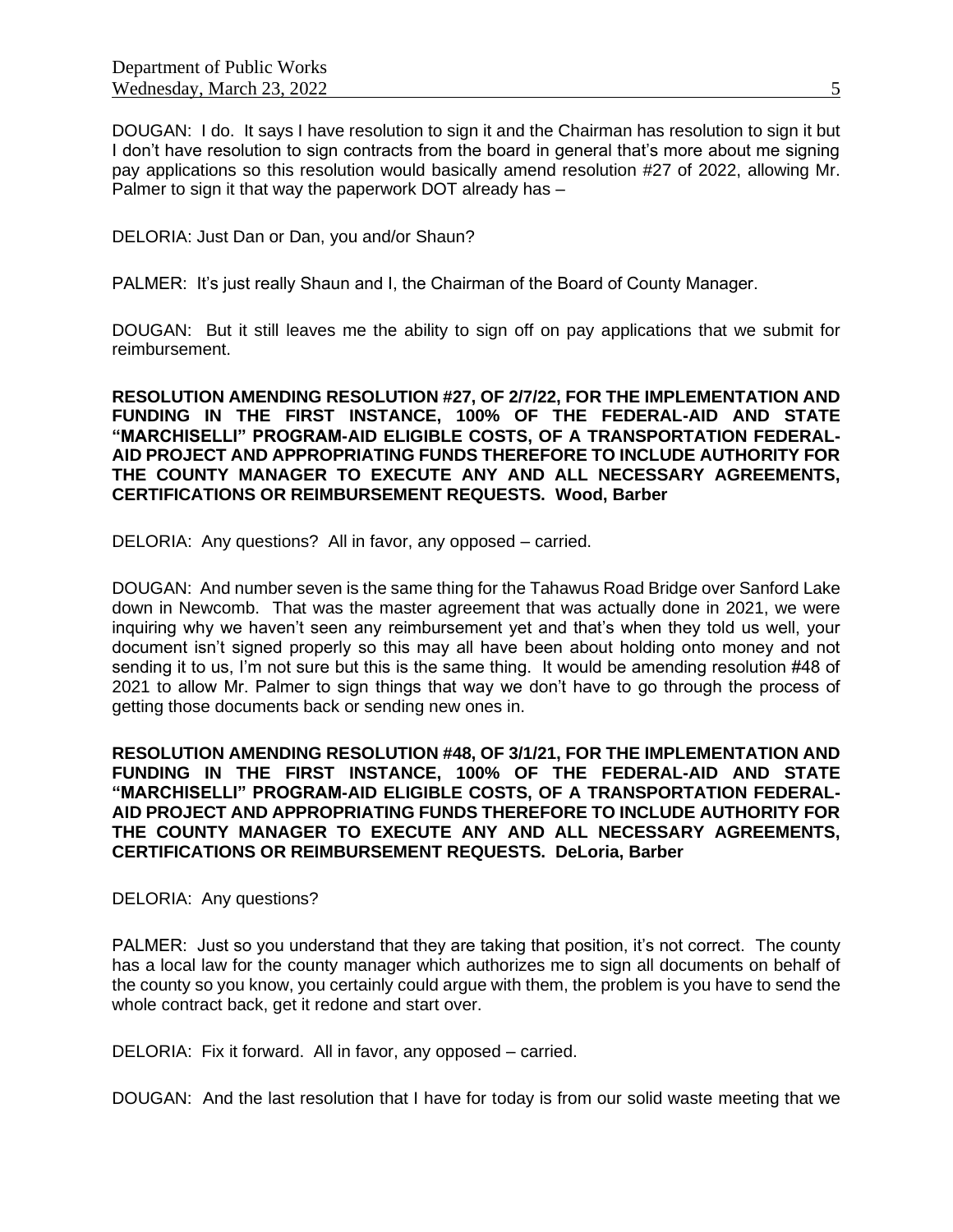had on Monday, we went through the draft RFP request for proposal for consultants perhaps you'll recall, we received a grant in the amount of \$20,000 and we had to come up with a match of \$20,000 that was budgeted to hire a consultant to help us look at the efficiency and the upcoming regulations such as food waste recycling that are going to be needed as part of solid waste and come up with at least three different options to do that. Our ultimate goal is once we receive this report is to apply for a municipal restructuring grant that would hopefully pay for any infrastructure type things that we would have to do to move that forward.

DELORIA: On a countywide basis for all the towns?

DOUGAN: Yes, the whole system.

DELORIA: Interesting.

# **RESOLUTION AUTHORIZING THE PURCHASING AGENT TO REQUEST QUALIFICATIONS/PROPOSALS FROM CONSULTANTS TO PREPARE A REPORT FOR THE SOLID WASTE SYSTEM PER REQUIREMENTS OF THE LOCAL GOVERNMENT EFFICIENCY GRANT. DeZalia, Barber**

DELORIA: Any other questions? All in favor, any opposed – carried.

DOUGAN: That's all I have for resolutions. I would just point out a couple things on the monthly report, unless anybody has any questions? We're probably 30-35 days away from starting paving so that will us and for most of the towns we'll pay for you so the sooner you contact us the better. I'm expecting pavement prices to just get higher and higher and higher as we go through the year so the first people to get me your information –

TYLER: We don't have any prices yet though.

DOUGAN: Bids are due this afternoon. Our annual bids are due this afternoon.

TYLER: I had talked to my DPW and they don't know where we are with prices.

DOUGAN: Bids are due this afternoon; it's got an escalation clause in it. those bids are going to be for asphalt, gravel, sand, guiderail, parts, sign materials, pavement, line stripping all those things. We'll get those out. I'll make sure you guys have a copy of it but we'll also get those out to your town highway supers.

HUGHES: Jim, I'm not on this committee but I have a question please feel free to speculate. If a compactor went down in any of our communities and there's no redundancy in that community what would you anticipate the turnaround time? Let's say is was done, end of life what would you expect the turnaround time for a compactor to be for that community?

DOUGAN: The last couple of compactors that we bought were about six months out for a whole new compactor. We do have one in this year's plan. Those specs are almost done to award even though we don't have any that are planned to be pulled out of service right now. For your station one of the things that you guys use is that ejection container which those are in historical worse shape than the actual compactor you're using. We have two new ones that just showed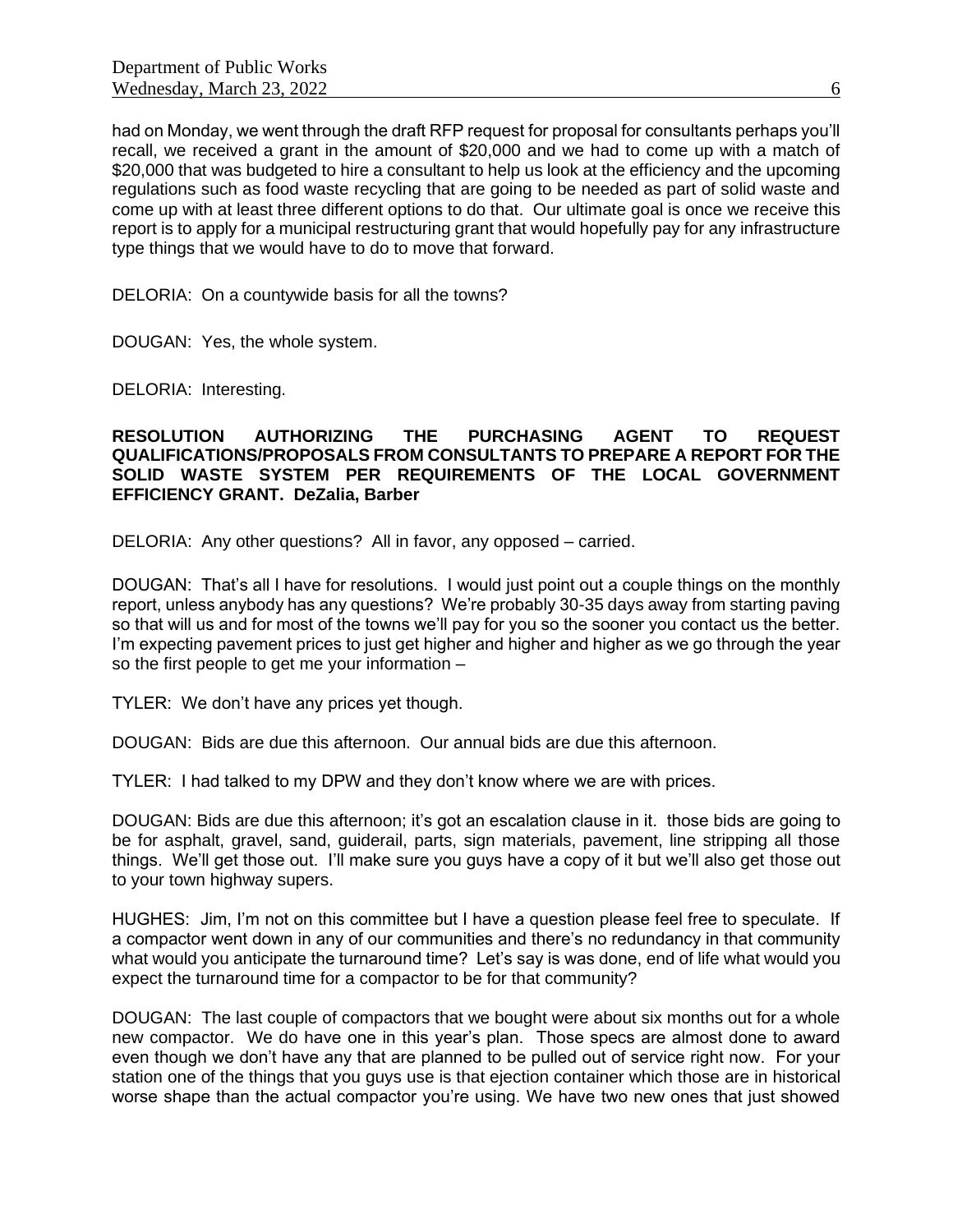up. We have been going to the extra added step of undercoating those before we send them out because it's usually the bottom of those that rot out partly because of the solid waste juices and the salt and so we're doing that extra step to hopefully make them last a little bit longer so it's about six months. I've added a lot of information to your question I'm sorry but we do have a compactor in this year's plan for replacement equipment.

## HUGHES: Thank you very much.

MONTY: Jim, I was asked by my Highway Superintendent today is the County Highways Superintendent's Association going to start plan on meeting again? It's been quite a while since they've been.

DOUGAN: Yes, it's actually on my list to give Travis Crowningshield a call. Travis is the President of the Local Association and see if he's at the point where we're comfortable with that. Now would be the time, usually it's one of our busiest meetings is when we do have all of these annual bids in to start talking about the cost of things and plan our own work together so it's on my list, I haven't called Travis yet.

# MONTY: Thank you.

GILLILLAND: A couple things, one, the \$997,000 came through on the Omnibus bill for the Cornell building so we have to figure out, well first get the money from the Feds and secondly on how we're going to move forward with that. We had a meeting with some representatives from Westport on the building issue and they are probably going to come back with a revised or an updated estimate on the plan for redoing that building. I did tell them in that meeting that basically that we want to have a building that meets the requirements the county has and the requirements of CCE and the other tenants of that building and public meeting rooms, updated commercial kitchen those kind of issues and you know, we'll do an apple to apples comparison so I will also ask Jim to update the rebuild on the building and replacement of the estimate as well.

The second thing too on a Federal issue I've received emails from Schumer and Gillibrand's office and last night from Stefanik's office they are starting to build the 2023 Omnibus bill and so they are going out asking for earmarks now. I did talk to Clayton and Jim and one thing we may go forward with if this board wants to, would be to go and see if we can earmark for Chesterfield's bridge so any other Federal earmarks you guys want to put in start thinking about it because there is a very short timeline on this to get into Community Resources as soon as possible.

DELORIA: April  $11<sup>th</sup>$  is the application deadline.

TYLER: Yeah, Shaun I got that email and I thought the process would be Buildings and Grounds and it would go through the committee to see how we were going to approach that?

GILLILLAND: I agree, I'm just saying that the money is there and now it is infamous that we go forward.

TYLER: My theory would be to hire an architect and put down what we want and then we can get the actual numbers, you can go back and forth for years on what numbers the committee in Westport comes up with compared to, I think an engineer needs to be hired to do what we want to do with that building that's the only way to get a real figure.

DELORIA: Can that funding be used for engineering purposes?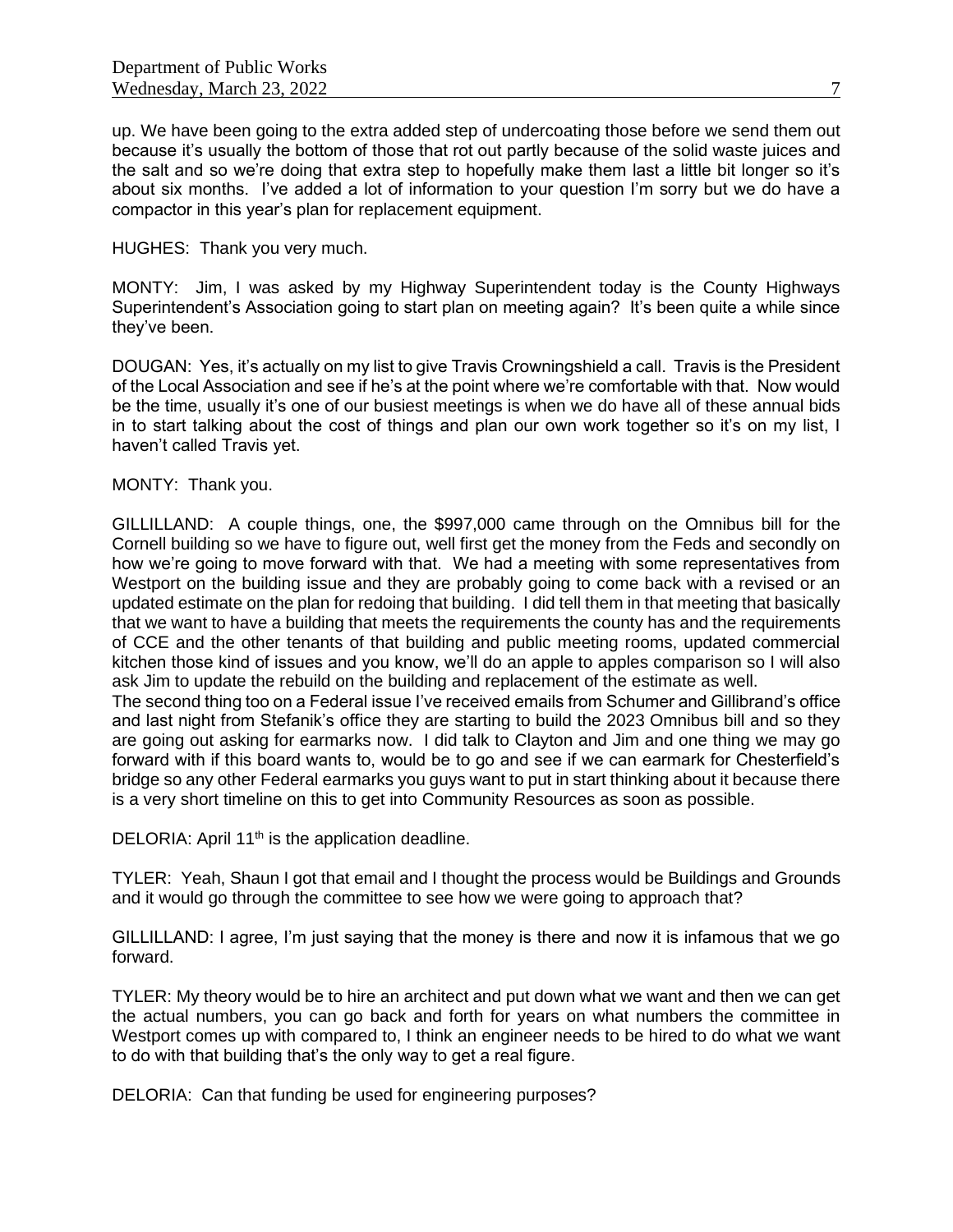TYLER: We had an engineer before this it just got finished.

GILLILLAND: I haven't seen the report yet.

TYLER: From the last people that did it in 2003.

MONTY: Shouldn't we have an actual plan of the actual use of what it's going to be before we ask an architect to build it?

DELORIA: Well, I think that's the point that Shaun made because then you're going to have the footprint of this is what the intentions are, this is what the kitchen and the community rooms and whatnot go.

GILLILLAND: So we have an apple to apples comparison.

DOUGAN: In 2018, we requested a term contract architect to give us a proposal to build a brand new Cornell Building to match the existing one meeting all current codes and I can refresh that estimate. That doesn't necessarily answer the question what we are going to use there, that's based upon the 2005 and 2008 report that was done by Crawford and Sterns and so we asked an architect to put those numbers together.

MONTY: That was for a new building Jim?

DOUGAN: That was for a new building with the same recommendation that that architect from 2005 and 2008 said what the building should hold. I can get that out to everyone.

TYLER: And again Crawford and Sterns did a new one and I think it's done now so that info should be out.

DELORIA: Shaun, the Gillibrand FY22, has that been let out?

GILLILLAND: For earmarks?

DELORIA: Yes, last year's.

GILLILLAND: I haven't seen it. The Omnibus bill is what we got the \$997,000, that's what survived but now they are earmarking for '23.

DELORIA: Why I asked is we certainly applied with Stefanik and we didn't get it in Newcomb, we applied under Gillibrand through Human Resources yet, they are both offering for 2023, if we happen to find out that we didn't qualify under Gillibrand I'm not going to apply to either one of the other two for next year.

GILLILLAND: We want to make sure, we put the same in both because in the end when they go to reconciliation, these projects that require a match are going to survive.

DELORIA: Right, okay interesting. Any other questions for Jim? Anything else to add?

DOUGAN: A couple other things I was just going to mention, there is a picture in my report of